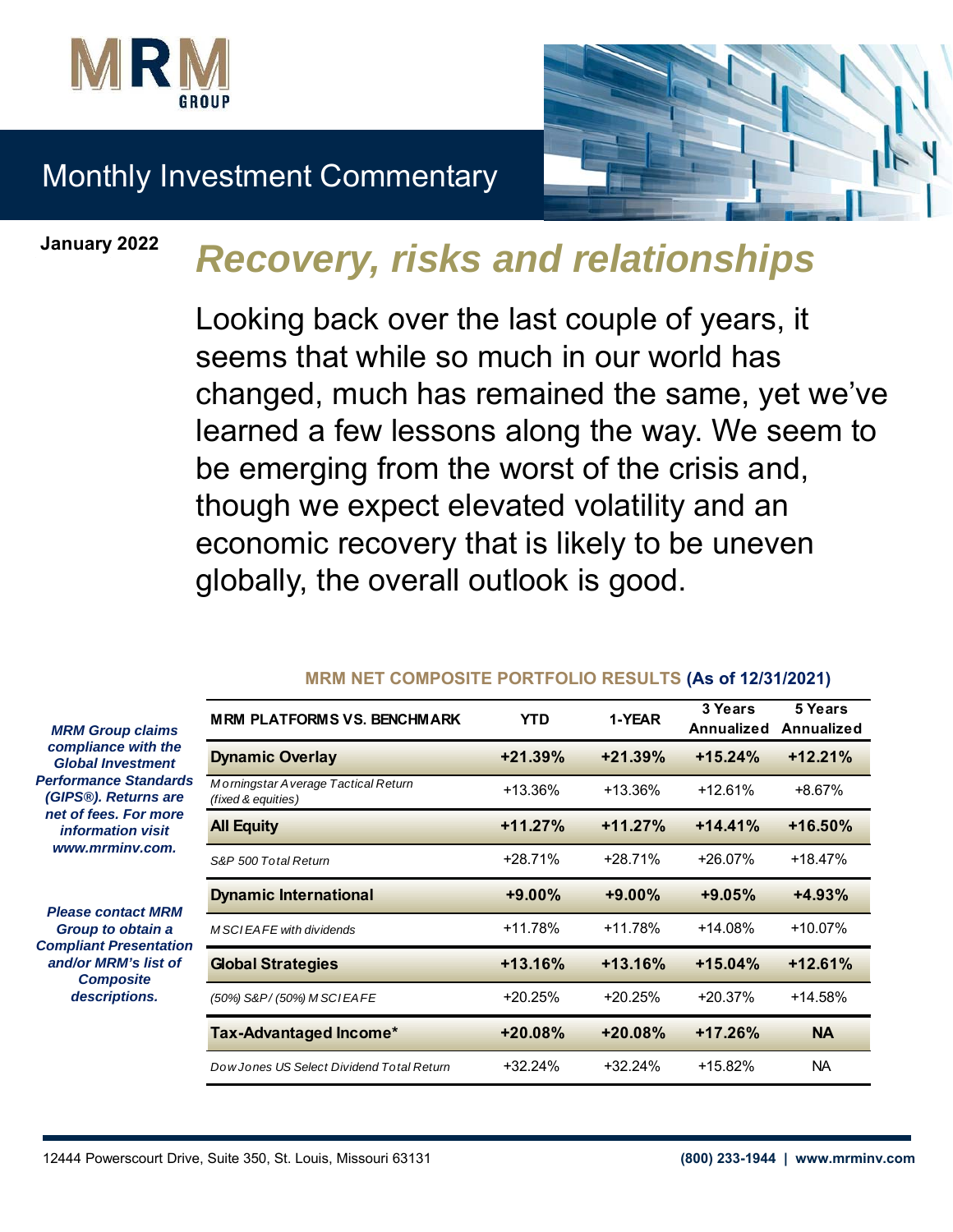### **January 2022**

### **Monthly Investment Commentary**



### *Prediction*

Let's start with a sunny prediction. Most working-age people who have left the job market, for whatever reason, since the start of the pandemic will at some point be compelled to return. For many, it will be when their savings wind down or their child care needs are met. Others who have been reluctant to return for fear of contracting COVID-19 continue to find good news on booster efficacy and coming therapeutic treatments. For these reasons and more, labor force participation should increase in 2022. Now for a more ominous forecast: If workers don't return quickly enough, the already-tight labor market could get tighter, pushing wage growth even higher. That in itself is not a concern, but if those costs are added to rising raw materials prices and delivery delays, they could threaten businesses' profit margins and force central banks to preempt an inflationary spiral with tighter monetary policy. This "non-transitory" style of inflation could threaten markets. Central banks are, for now, ably absorbing the pressure in the system…from markets, politicians and armchair economists. Keeping monetary policy easy during a year of high inflation in the service of fostering a faster jobs recovery would, just a few years ago, have been a revolutionary concept. But it seems clear that the pedal-to-the-metal response to the COVID-19 crisis by legislators and central banks helped engineer the strongest bounce back from a severe recession on record. It now appears, however, that markets do not expect central banks' newfound dovishness to withstand a second year of elevated inflation.

## *How investors should regard inflation in 2022*

To correctly gauge the investment implications of inflation in 2022, we need to know two things: First, how quickly will inflation slow, if it does at all? And second, what will central banks do about it? We learned in 2021 that a 40-year high for consumer price inflation is just fine for equity markets and pretty benign for bond markets as long as there's a very dovish central bank at the helm. Assets often seen as inflation hedges like TIPS or gold performed well in some moments, less well in others. But investors in these assets must now consider whether to renew their inflation insurance — with a much higher premium for 2022 — or turn to a more balanced mix of assets that can reliably perform well when both inflation and growth are above average. We obviously prefer the latter approach, particularly because we expect core inflation to fall back close to 2% in the second half of the year.

## *MRM's View*

2021 provided close to ideal conditions for economic growth and risk assets like equities, but we see the environment as more balanced heading into 2022. Households are saving less now than they were a year ago and government stimulus is likely tapped out, but underlying fundamentals continue to strengthen, pointing to positive performance from credit markets, infrastructure investments, private real assets and cyclical parts of the global equity market. The major risk to our outlook remains a sudden tightening of financial conditions if central banks are forced to respond to inflation driven by an overly tight labor market.

*Source: Nuveen*

### **MRM model holdings as of December 31, 2021**

| ັ                              |       |                                        |        |                              |       |
|--------------------------------|-------|----------------------------------------|--------|------------------------------|-------|
| APPLE INC COM                  | 5.00% | <b>ISHARES MSCI EAFE INDEX FUND</b>    | 1.00%  | <b>APPLE INC COM</b>         | 5.00% |
| AMERICAN INTL GROUP INC        | 5.00% | ISHARES RUSSELL 1000 GROWTH            | 5.00%  | AMERICAN INTL GROUP INC      | 5.00% |
| AMERICAN EXPRESS CO            | 5.00% | <b>ISHARES RUSSELL 3000 INDEX FUND</b> | 6.00%  | <b>AMAZON COM INC</b>        | 5.00% |
| CENTENE CORP DEL               | 5.00% | <b>ISHARES DJ US REAL ESTATE</b>       | 5.00%  | <b>CENTENE CORP DEL</b>      | 2.00% |
| COSTCO WHSL CORP NEW           | 5.00% | <b>ISHARES S&amp;P 100 INDEX FUND</b>  | 10.00% | <b>COSTCO WHSL CORP NEW</b>  | 5.00% |
| CSX CORP                       | 5.00% | POWERSHARES QQQ TRUST                  | 8.00%  | <b>CSX CORP</b>              | 5.00% |
| ISHARES MSCI NEW ZEALAND       | 6.00% | SPDR S&P 500 TRUST                     | 23.00% | <b>GENERAL MTRS CO COM</b>   | 5.00% |
| ISHARES MSCI SWEDEN INDEX FUND | 3.00% | SPDR S&P 500 GROWTH ETF                | 7.00%  | ALPHABET INC CAP STK CL C    | 6.00% |
| GENERAL MTRS CO COM            | 5.00% | VANGUARD GROWTH INDEX FUND             | 13.00% | <b>HOME DEPOT INC</b>        | 5.00% |
| ALPHABET INC CAP STK CL C      | 6.00% | GUGGENHEIM RUSSELL TOP 50              | 10.00% | INTERNATIONAL BUSINESS MACHS | 5.00% |
| HOME DEPOT INC                 | 4.00% | <b>TECHNOLOGY SELECT SECTOR</b>        | 5.00%  | <b>MICROSOFT CORP</b>        | 6.00% |
| INTERNATIONAL BUSINESS MACHS   | 5.00% | <b>HEALTH CARE SELECT SECTOR</b>       | 6.00%  | METTLER TOLEDO INTERNATIONAL | 5.00% |
| MICROSOFT CORP                 | 4.00% | FDIC CASH NOT COVERED BY SIPC          | 1.00%  | <b>NETFLIX COM INC</b>       | 5.00% |

#### **MRM Dynamic International**

| NVIDIA CORP                   | 5.00% | WISDOMTREE INDIA EARNINGS FUND        | 14.00% | SHOPIFY INC CL A              | 5.00% |
|-------------------------------|-------|---------------------------------------|--------|-------------------------------|-------|
| SHOPIFY INC CL A              | 5.00% | <b>ISHARES MSCI CANADA INDEX FUND</b> | 20.00% | <b>TARGET CORP</b>            | 5.00% |
| SPDR S&P 500 TRUST            | 5.00% | ISHARES MSCI SWEDEN INDEX FUND        | 25.00% | <b>TJX COS INC NEW</b>        | 5.00% |
| TJX COS INC NEW               | 3.00% | <b>ISHARES MSCI NETHERLANDS</b>       | 25.00% | <b>TRACTOR SUPPLY CO</b>      | 5.00% |
| TRACTOR SUPPLY CO             | 3.00% | ISHARES MSCI TAIWAN INDEX FUND        | 10.00% | ZSCALER INC COM               | 5.00% |
| ZSCALER INC COM               | 5.00% | SPDR S&P 500 TRUST                    | 5.00%  | FDIC CASH NOT COVERED BY SIPC | 1.00% |
| FDIC CASH NOT COVERED BY SIPC | 1.00% | FDIC CASH NOT COVERED BY SIPC         | 1.00%  |                               |       |
|                               |       |                                       |        |                               |       |

#### **MRM Global Strategies MRM Dynamic Overlay – ETFs MRM All Domestic Equity**

| <b>APPLE INC COM</b>                | 5.00%  | <b>ISHARES MSCI EAFE INDEX FUND</b>    | 1.00%  | <b>APPLE INC COM</b>                | 5.00% |
|-------------------------------------|--------|----------------------------------------|--------|-------------------------------------|-------|
| AMERICAN INTL GROUP INC             | 5.00%  | ISHARES RUSSELL 1000 GROWTH            | 5.00%  | AMERICAN INTL GROUP INC             | 5.00% |
| AMERICAN EXPRESS CO                 | 5.00%  | <b>ISHARES RUSSELL 3000 INDEX FUND</b> | 6.00%  | <b>AMAZON COM INC</b>               | 5.00% |
| <b>CENTENE CORP DEL</b>             | 5.00%  | <b>ISHARES DJ US REAL ESTATE</b>       | 5.00%  | <b>CENTENE CORP DEL</b>             | 2.00% |
| <b>COSTCO WHSL CORP NEW</b>         | 5.00%  | <b>ISHARES S&amp;P 100 INDEX FUND</b>  | 10.00% | <b>COSTCO WHSL CORP NEW</b>         | 5.00% |
| CSX CORP                            | 5.00%  | POWERSHARES QQQ TRUST                  | 8.00%  | <b>CSX CORP</b>                     | 5.00% |
| <b>ISHARES MSCI NEW ZEALAND</b>     | 6.00%  | SPDR S&P 500 TRUST                     | 23.00% | <b>GENERAL MTRS CO COM</b>          | 5.00% |
| ISHARES MSCI SWEDEN INDEX FUND      | 3.00%  | SPDR S&P 500 GROWTH ETF                | 7.00%  | ALPHABET INC CAP STK CL C           | 6.00% |
| <b>GENERAL MTRS CO COM</b>          | 5.00%  | <b>VANGUARD GROWTH INDEX FUND</b>      | 13.00% | <b>HOME DEPOT INC</b>               | 5.00% |
| ALPHABET INC CAP STK CL C           | 6.00%  | GUGGENHEIM RUSSELL TOP 50              | 10.00% | INTERNATIONAL BUSINESS MACHS        | 5.00% |
| <b>HOME DEPOT INC</b>               | 4.00%  | <b>TECHNOLOGY SELECT SECTOR</b>        | 5.00%  | <b>MICROSOFT CORP</b>               | 6.00% |
| <b>INTERNATIONAL BUSINESS MACHS</b> | 5.00%  | HEALTH CARE SELECT SECTOR              | 6.00%  | <b>METTLER TOLEDO INTERNATIONAL</b> | 5.00% |
| <b>MICROSOFT CORP</b>               | 4.00%  | FDIC CASH NOT COVERED BY SIPC          | 1.00%  | <b>NETFLIX COM INC</b>              | 5.00% |
| <b>METTLER TOLEDO INTERNATIONAL</b> | 5.00%  |                                        |        | NIKE INC CL B                       | 5.00% |
| NIKE INC CL B                       | 5.00%  | <b>MRM Dynamic International</b>       |        | <b>NVIDIA CORP</b>                  | 5.00% |
| NVIDIA CORP                         | 5.00%  | WISDOMTREE INDIA EARNINGS FUND         | 14.00% | SHOPIFY INC CLA                     | 5.00% |
| SHOPIFY INC CL A                    | 5.00%  | <b>ISHARES MSCI CANADA INDEX FUND</b>  | 20.00% | <b>TARGET CORP</b>                  | 5.00% |
| SPDR S&P 500 TRUST                  | 5.00%  | ISHARES MSCI SWEDEN INDEX FUND         | 25.00% | TJX COS INC NEW                     | 5.00% |
| TJX COS INC NEW                     | 3.00%  | <b>ISHARES MSCI NETHERLANDS</b>        | 25.00% | <b>TRACTOR SUPPLY CO</b>            | 5.00% |
| <b>TRACTOR SUPPLY CO</b>            | 3.00%  | <b>ISHARES MSCI TAIWAN INDEX FUND</b>  | 10.00% | <b>ZSCALER INC COM</b>              | 5.00% |
| <b>ZSCALER INC COM</b>              | 5.00%  | SPDR S&P 500 TRUST                     | 5.00%  | FDIC CASH NOT COVERED BY SIPC       | 1.00% |
| EDIC CASU NOT COVERED BY SIDC       | 1.0001 | EDIC CASU NOT COVERED BY SIDC          | 1.0001 |                                     |       |

| <b>APPLE INC COM</b>                | 5.00% |
|-------------------------------------|-------|
| AMERICAN INTL GROUP INC             | 5.00% |
| AMERICAN EXPRESS CO                 | 5.00% |
| CENTENE CORP DEL                    | 5.00% |
| <b>COSTCO WHSL CORP NEW</b>         | 5.00% |
| <b>CSX CORP</b>                     | 5.00% |
| <b>ISHARES MSCI NEW ZEALAND</b>     | 6.00% |
| ISHARES MSCI SWEDEN INDEX FUND      | 3.00% |
| <b>GENERAL MTRS CO COM</b>          | 5.00% |
| ALPHABET INC CAP STK CL C           | 6.00% |
| <b>HOME DEPOT INC</b>               | 4.00% |
| <b>INTERNATIONAL BUSINESS MACHS</b> | 5.00% |
| <b>MICROSOFT CORP</b>               | 4.00% |
| METTLER TOLEDO INTERNATIONAL        | 5.00% |
| <b>NIKE INC CL B</b>                | 5.00% |
| <b>NVIDIA CORP</b>                  | 5.00% |
| SHOPIFY INC CL A                    | 5.00% |
| SPDR S&P 500 TRUST                  | 5.00% |
| <b>TJX COS INC NEW</b>              | 3.00% |
| <b>TRACTOR SUPPLY CO</b>            | 3.00% |
| <b>ZSCALER INC COM</b>              | 5.00% |
| FDIC CASH NOT COVERED BY SIPC       | 1.00% |